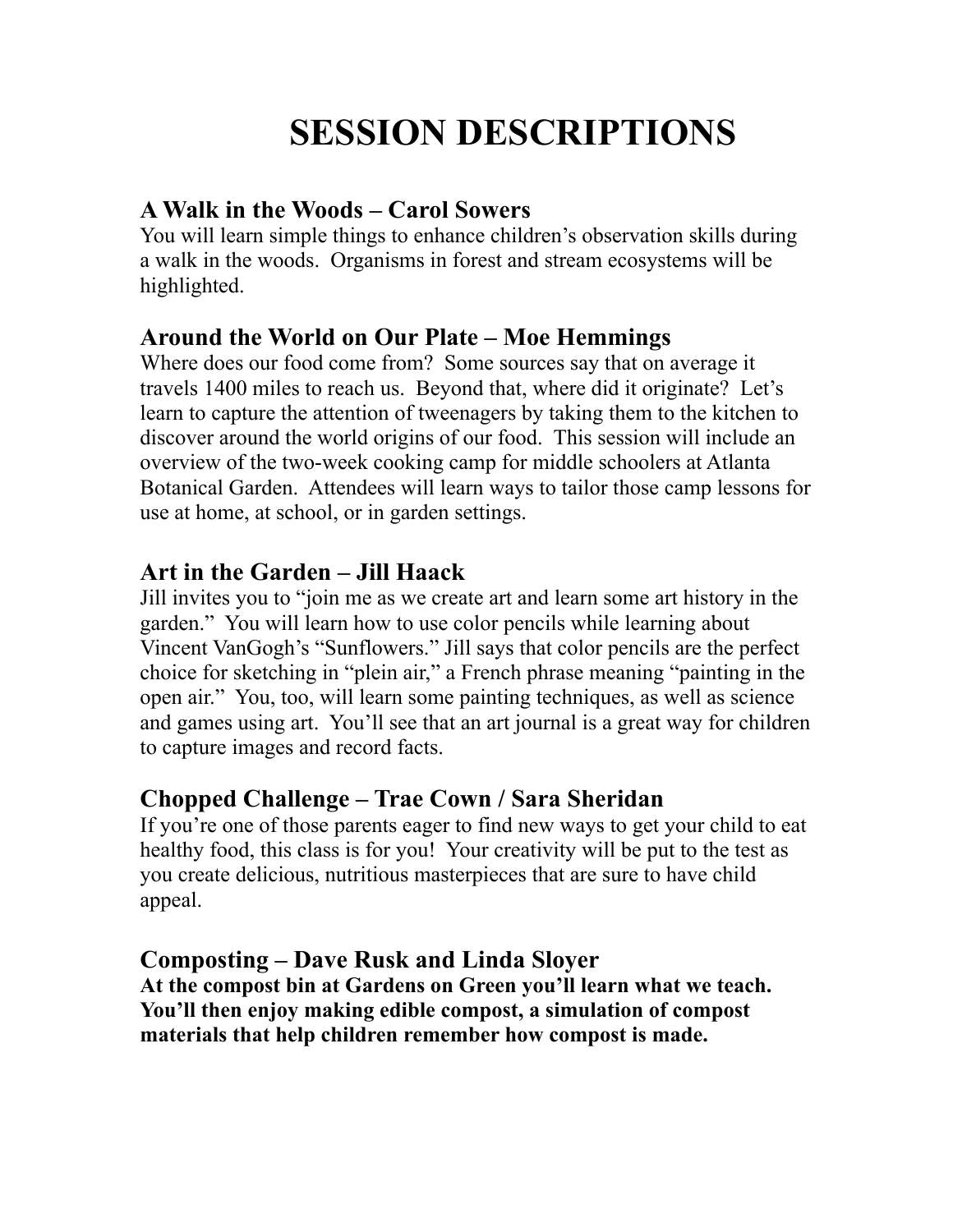### **Fairy Dust – Betsy Williams**

Children love hearing stories of fairies in their gardens! And, if you've never found any fairy dust in your garden, come to this fun class where you'll learn about many flowers and how to make fairy dust. Be ready for a magical time.

#### **Gardening by the Book - Jane Taylor**

This year we celebrate several anniversaries of beloved authors and books of childhood: Beatrix Potter, 150<sup>th</sup>; Roald Dahl, 100<sup>th</sup>; Winnie-the-Pooh, 90<sup>th</sup>; and Make Way for Ducklings,  $75<sup>th</sup>$ . You will get suggestions of what to grow to make the stories come alive, along with theme garden ideas and descriptions of plants kids love—especially the plants kids love to eat. You will receive a list of seed sources and references.

#### **Gardening for Pollinators – Patti Lewis**

Enjoy a tour of the Pollinator Garden at Gardens on Green, where thousands of students have experienced growing for butterflies and other pollinators. You, too, will make a simulation of the butterfly cycle, a fun craft for children of many ages.

# **Gardening Grows Leaders – Morgan Smith Conner**

"Gardening grows good kids" is the Junior Master Gardener motto. That's because it grows optimism, respect, a sense of wonder, an understanding of the connections of all life, and a sense of responsibility. Morgan Smith, middle school ag teacher, will focus on these and share concrete ways it, too, grows leaders. This session is designed for parents, leaders, and teachers of upper elementary students. Discover how FFA is a great option for middle school students.

#### **Growing a School Garden –Kristi Crumpton**

Join us to learn tips for beginning a new school gardening program. We will discuss different types of gardens, organization, getting support from staff and administration, lesson ideas, soliciting help from volunteers, as well as explore funding options.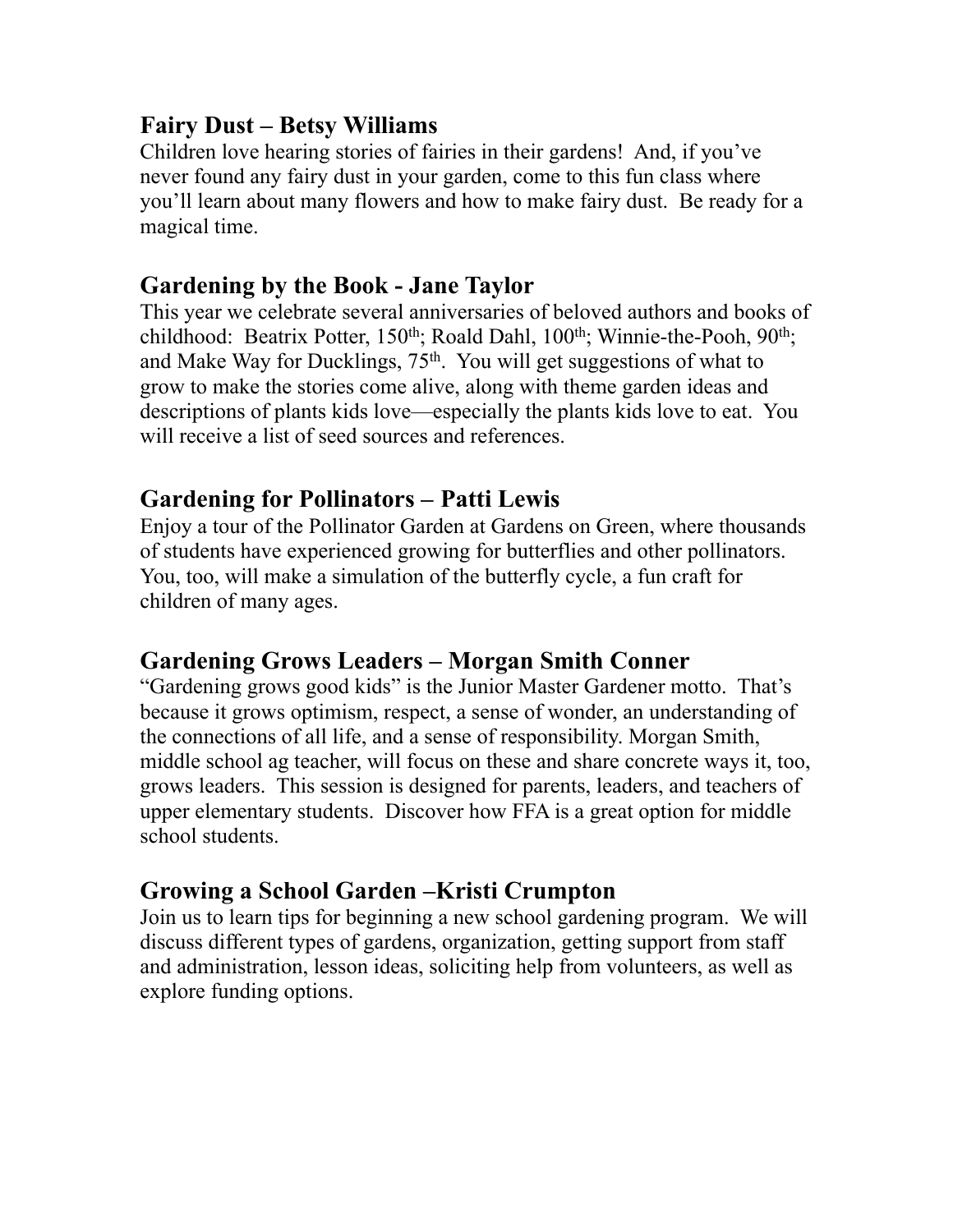#### **Incredible Insects–Ginny Barber /Robbie McCormac**

Join us as we investigate the world of insects, creatures that direcyly affect gardens and whose numbers surpass all other living things on Earth. Discover unique ways of presenting age-appropriate information and create excitement in your students through journaling, hands-on learning, and the direct investigation of topics such as how insects eat, body parts, camouflage and mimicry, collection, and life cycles. We'll also cover the new requirements for the GSE Standards for Science. Learn how to remove the "ick" factor in even the most hesitant "student entomologists."

#### **Knowing and Growing What We Eat – Dr. Danny Askew and Lee Lovett**

In the Children's Vegetable Garden at Gardens on Green you'll have the kind of experience thousands of children have had—learning about seeds, parts of plants, and plant needs. You'll learn what has worked successfully in our weekly "Growing with 2nd Graders" program during the school year. As is true with the children, everyone will plant a seed.

#### **Let's Make Fairy Houses – Betsy Williams**

Fairy houses have increased in popularity in recent years. Betsy Williams, host in 1987 of the first Fairy House Festival in the country, can be given much credit for that. Under her guidance at Gardens on Green participants will immerse themselves in the world of magic, using a myriad of natural materials to build fairy houses throughout the Gardens. Her *book Are There Fairies at the Bottom of Your Garden?* will definitely inspire you to say, "Let's Make Fairy Houses."

#### **Let's Play in the Dirt – Claire Coates**

Almost every young child loves to play in the dirt. Gardening provides a somewhat structured way of playing in the dirt while learning to know and grow what we eat and discovering miracles and beauty in the garden. We will look at ways gardening contributes to the physical, intellectual, emotional, spiritual, and social development of a preschooler. You will leave with new ideas and concrete instructions for playing in the dirt with the youngest gardeners.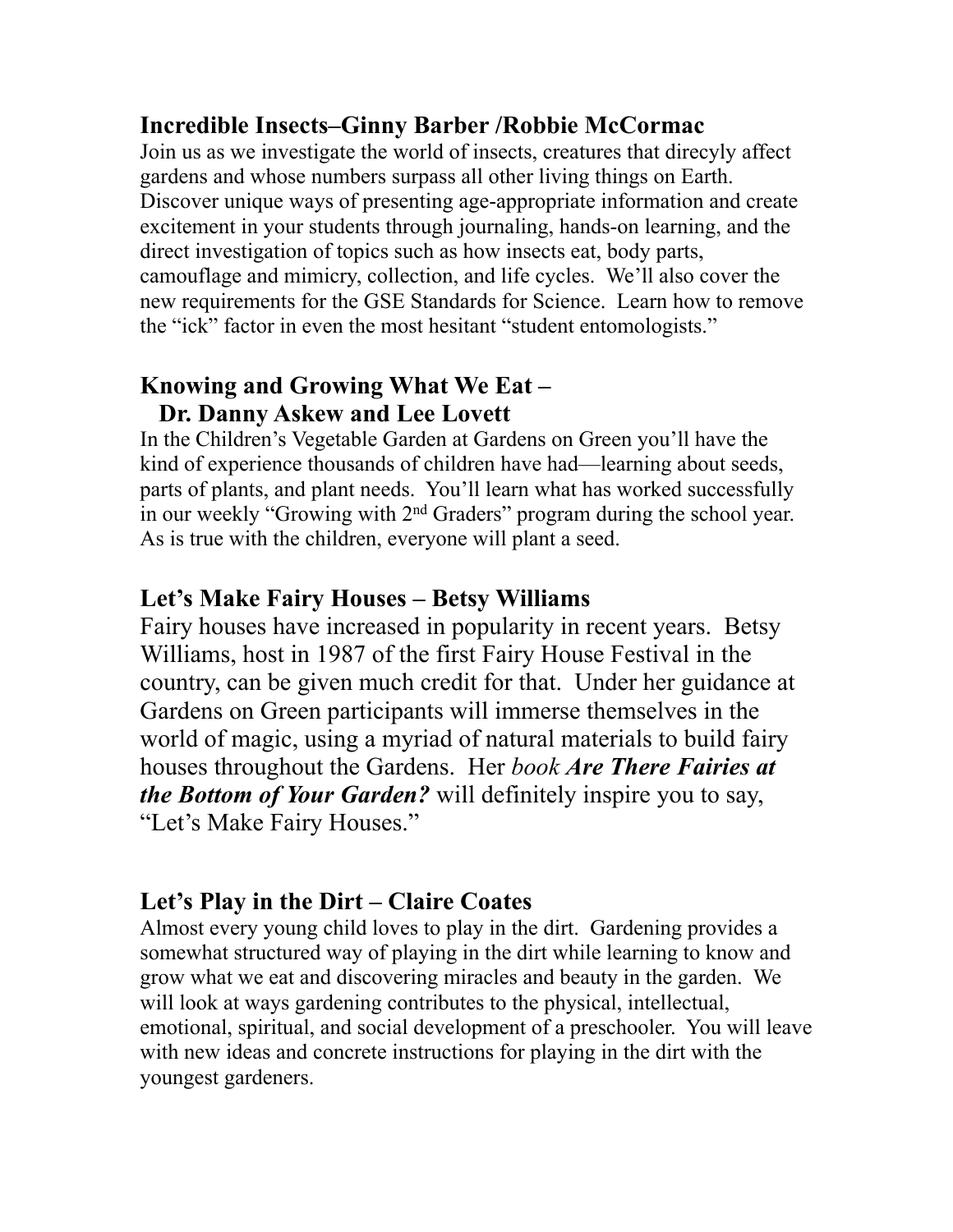#### **Local Food Concepts for Kids – Andrew Linker**

This session will focus on the local food movement, showing ways to inspire young farmers. Activities will lead to discovering the answer to this question: Where does real food come from? (map study and information about different kinds of farms/gardens) The goal will be to learn how to inform, inspire, and instruct elementary children so that they discover they can grow food like a farmer, knowing a lot of "cool stuff" about plants, soil, bugs, weather, and animals.

## **Monarch Butterflies: Journey North – Mark & Rose Barton**

These monarch enthusiasts, and retired teachers, will share their own experiences in integrating monarch butterflies into the curriculum. Discover resources available to link student learning and participation into citizen science opportunities. You're sure to enjoy learning more about the flight of this butterfly.

#### **Read! Learn! Grow! – Jill Kelly and Robin Friedman**

What's in the garden?, I f You Love Honey, and Zora's Zucchini, are only a few of the children's garden books you'll enjoy in this session. Hands-on activities related to the books will be presented for use with preschoolers through second graders.

#### **SPROUTS – Robin Friedman**

MG SPROUTS is a great program for libraries, Brownies, Cub Scouts, after-school centers, and schools without gardens. It is a six-session horticulture project for youth ages 5 to 8 structured around six "Big Ideas" about plants, soil, and stewardship. Each session uses a children's story book to present the "big idea" and supporting hands-on horticulture activities. Complete with games, a journal, and take-home newsletters, SPROUTS is perfect for introducing our youngest to the natural world through literature and hands-on garden experiences.